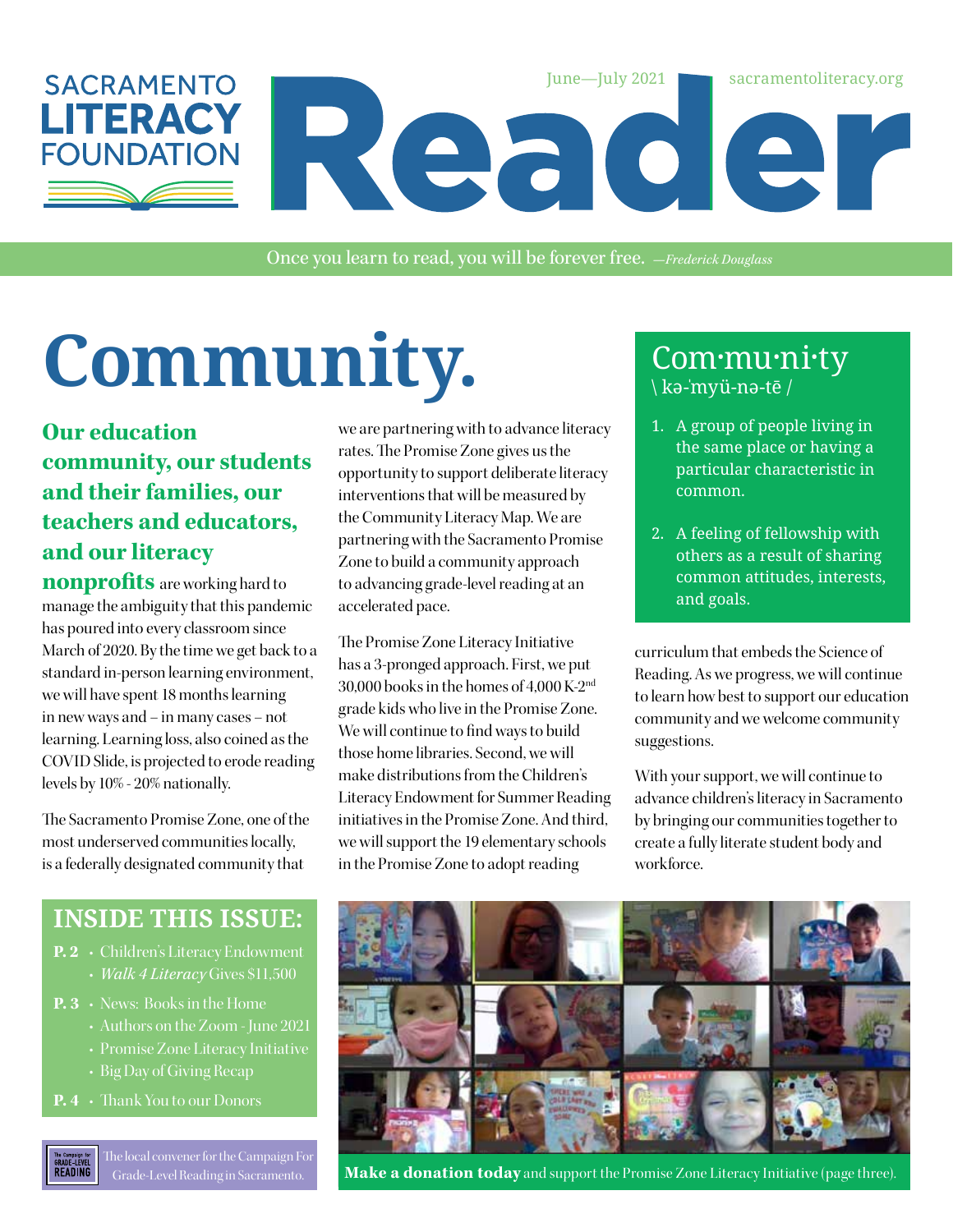

2411 Alhambra Blvd, Suite 120 Sacramento, CA 95817 (916) 836-3540 • sacramentoliteracy.org

#### **MISSION**

The Sacramento Literacy Foundation's mission is to improve lives by collaborating with organizations in our community to advance reading and writing skills.

#### **VISION**

Our vision is to have all children and all adults develop the reading and writing skills they need to fully participate in our economy and in our democracy.

#### **OUR GOALS**

- Increase philanthropic literacy funding toward the goal of all children reading at grade-level
- Insert reading sciences into the community literacy and education systems
- Advocate for a fully literate community

#### **FOUNDATION BOARD OF DIRECTORS**

James Deeringer, President Robert Honaker, Vice President Ahamadou Bocar, Treasurer Denise Timmons, Secretary Sean Burke Clark Carter Mary Ellen Shay

#### **FOUNDATION STAFF**

Executive Director, April L. Javist Operations Manager, Dejan Zbur

The Sacramento Literacy Foundation is a 501(c)(3) tax-exempt organization. Donations are tax deductible to the extent allowed by law. Please consult your tax advisor. Tax ID #68-0029756.

> **NEWSLETTER LAYOUT** T.Dogg Studios

# **Children's Literacy Endowment First Disbursement is \$39,000**

#### **In 2014, the Board of Directors** of the Sacramento

Literacy Foundation voted to establish an endowment for Children's Literacy, with the intent to provide direct support for summer reading programs. The Literacy Foundation is excited for this endowment to make its first annual distribution - this year up to \$39,000 - in support of summer reading programs for children in the Sacramento Promise Zone. As part of its Promise Zone Literacy Initiative, the Foundation will be granting out funds to public elementary schools and local nonprofits who are ensuring that their students participate in summer reading programs.

Summer Reading, kindergarten readiness and school attendance are the top three factors impacting a child's ability to read at grade-level. According to research, reading five age-appropriate books is what it takes to hold onto earned reading skills. Summer Reading programs are a great way to engage children during summer recess and prevent summer learning loss. Summer of 2021 will be a critical time to prevent further decreases in grade-level reading and can serve a more vital role in accelerating grade-level reading proficiency.

For more information about this process, please visit: www.sacramentoliteracy.org/ summer-reading-grants. If you would like to make a donation in support of summer reading in the Sacramento Promise Zone, go to www.sacramentoliteracy.org/givetoday.

**And finally, thank you to all the donors who have pledged your support for this endowment. Your support matters!**



# **Walk 4 Literacy Gives \$11,500 to Sacramento Children**



**On May 6, 2021,** the Big Day of Giving, the *Walk 4 Literacy* proceeds totaling \$11,500 were granted out to 4 community organizations: 916 Ink, City Year Sacramento, Sacramento Children's Home, and St. Hope PS7 Elementary. The grant funding reflects 100% of net proceeds from last September's COVID influenced seventh annual *Walk 4 Literacy*. Sponsorship support from Anthem Blue Cross, Golden 1, Murphy Austin

Adams Schoenfeld LLP, Sacramento State University, and Visions In Education made all the difference. The community organizations selected to receive funding will serve more than 500 children and include a family literacy initiative, virtual one-to-one reading tutoring, on-site after-school literacy intervention and giving books to 100 children. **Stay tuned for information about this year's upcoming Walk 4 Literacy 2021.**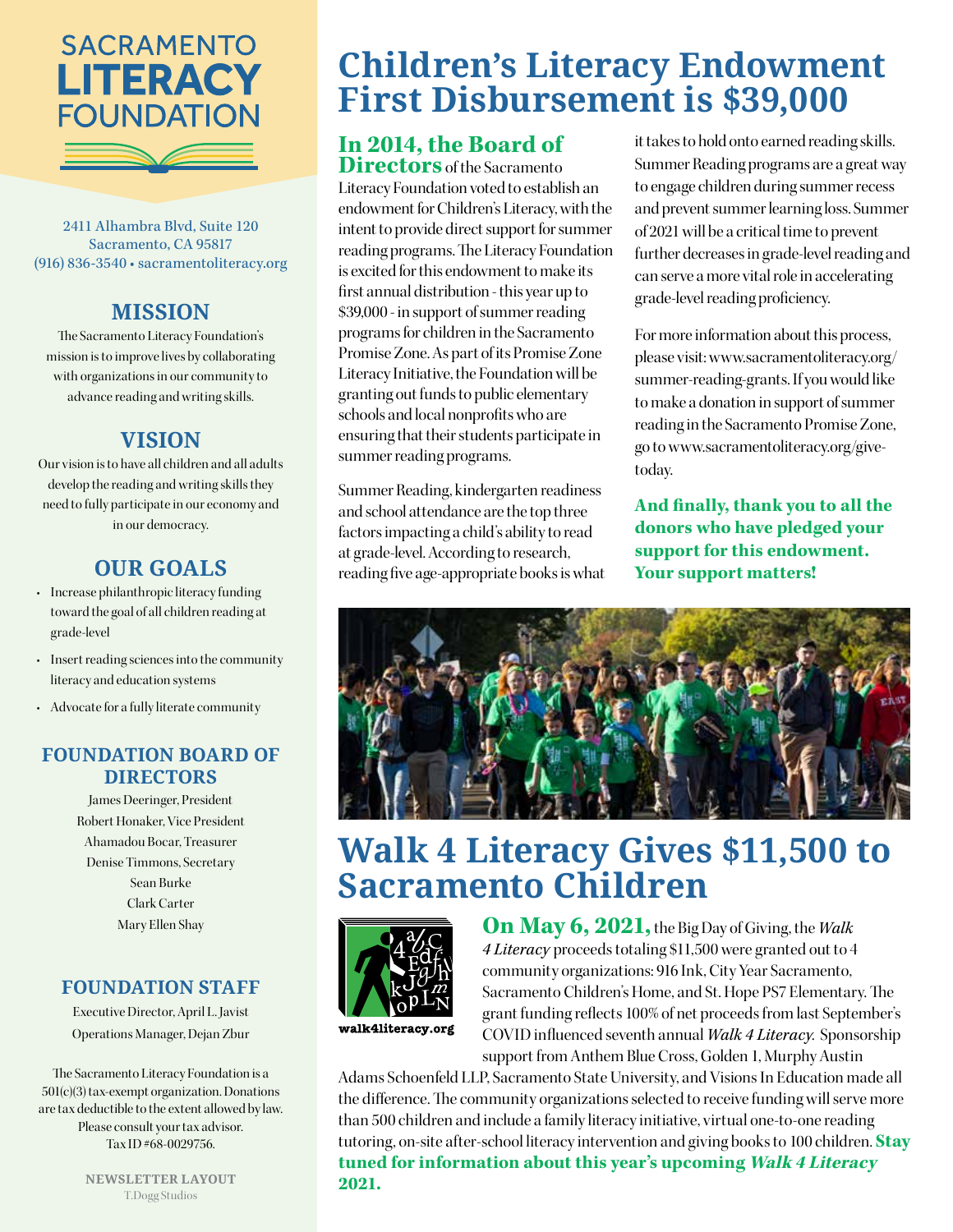#### **NEWS HIGHLIGHT:**

## **How Important are Books in the Home?**

#### **As Pacific Standard reports,** research gathered

between 2011-2015 confirms that people who grow up with books at home tend to have higher reading comprehension and better mathematical and digital communication skills. Likewise, a 20-year study from 2010 suggested that access to a home library impacts a child's educational attainment just as much as their parents' occupations and education levels. **Adding books to a child's home will be critical to improving literacy for our community.** 



#### **The Big Day of Giving brought great energy**

and raised over \$13,200,000 for community nonprofits. A big thank you to the Sacramento Region Community Foundation - the day provided a fantastic opportunity to share our message of wanting all children to read. The Foundation is grateful to the 67 donors who helped us raise \$15,816. All of the financial support received on the Big DOG will advance the Foundation's strategic vision to improve children's literacy and will be used to advance the Promise Zone Literacy Initiative, host Literacy Events, and continue to build endowments that will secure children's literacy into the future. **We are grateful for your support.Thank you!**





/ W// *b*<br>He)znnM1.

## **Authors on the Zoom – June Zoom In the spirit of continuing Authors on the Zoom,** we

have a June 19<sup>th</sup> Zoom event with local authors Dr. JaNay Brown-Wood and Dr. Gayle Pitman. Dr. JaNay Brown Wood and Dr. Gayle Pitman both write for young readers. They each bring a personal mission and drive to their writing, which is influenced by their experience as educators, parents, and community leaders. Come listen to these trailblazing authors talk about why they specialize in writing for our youngest readers. Make sure to bring your kids and grandkids too, because we will have two storytime rotations where the children in your life will enjoy both stories read aloud by its author. The *June Zoom* will take place Saturday, June 19, 2021 from 9:30am - 11:00am. Tickets are \$50 per family and include a copy of each book with the author's signature inside.

**Tickets can be purchased online at www.sacramentoliteracy.org/ authors-on-the-move. To inquire further or learn about sponsor opportunities, call April Javist at 916-836-3556 or e-mail april@sacramentoliteracy.org**.

# **THE PROMISE ZONE LITERACY INITIATIVE NEEDS YOUR SUPPORT**

- **•** 9,000 public elementary students in 19 schools
- **•** 65%, or 5,850 students, PRE-PANDEMIC, are not at grade-level reading
- **•** 75% to 80%, or 6,750 7, 200 students, are estimated to not be at grade-level POST-PANDEMIC
- **•** 84%, or 7,560 students, are eligible for the Free and Reduced-price Meals Program



**PLEASE GIVE TODAY ONLINE AT www.sacramentoliteracy.org/give-today**